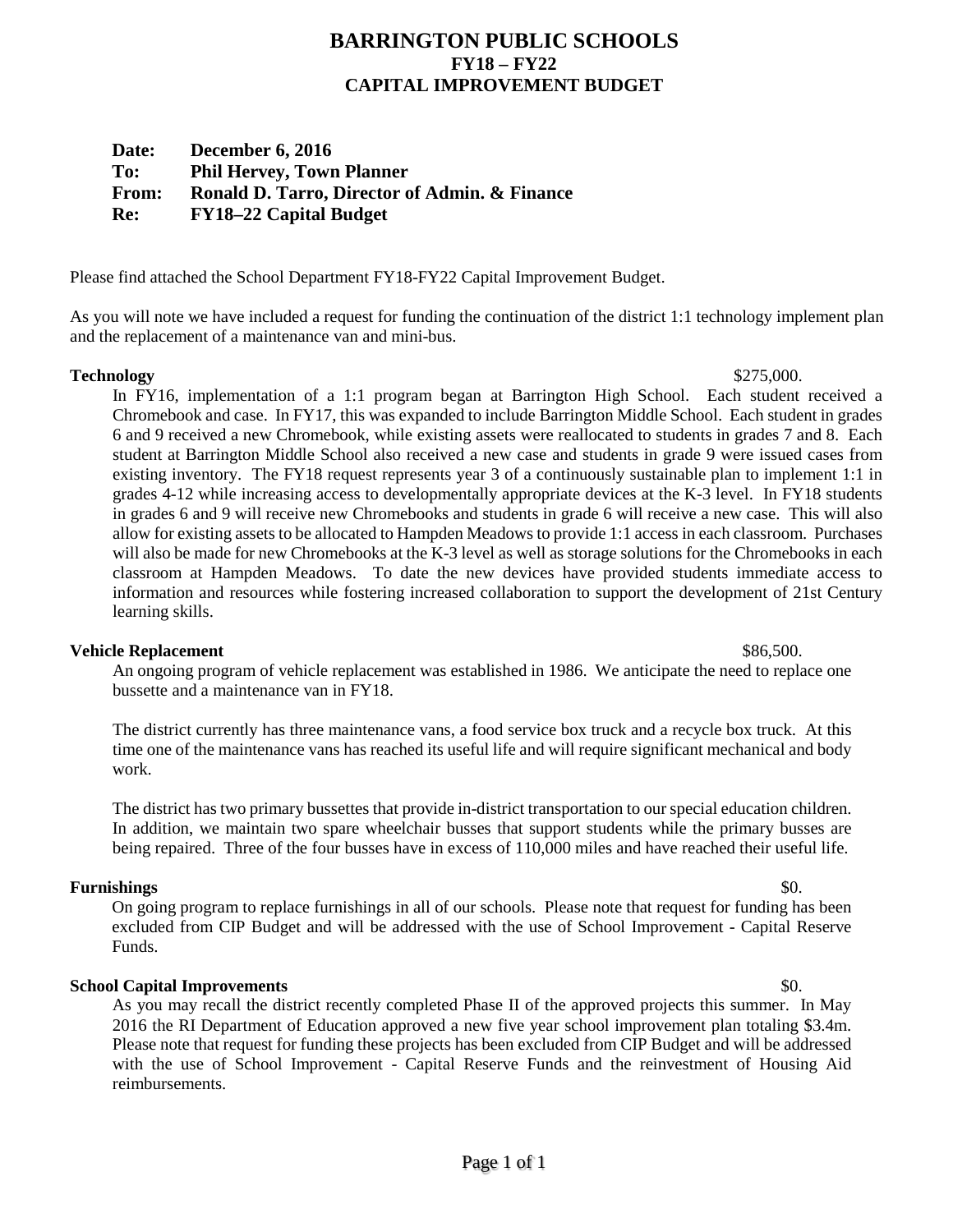# **SUMMARY FORM - Project Requests, 2018-23 CIP**

# **DEPARTMENT: \_School Department\_\_\_\_\_\_\_\_\_\_\_\_\_\_\_\_\_\_\_\_\_\_\_\_**

#### **Capital Improvement Program Department Requests - Capital Projects**

|                                                                           | $\overline{2}$                                                        | 3                                                                                                                                                              | $\overline{4}$                                                                       | 5                                                                        |                               |                               | $\overline{7}$                | 8                             |                               |                               |                                                  |                                                                                                                                                                   |
|---------------------------------------------------------------------------|-----------------------------------------------------------------------|----------------------------------------------------------------------------------------------------------------------------------------------------------------|--------------------------------------------------------------------------------------|--------------------------------------------------------------------------|-------------------------------|-------------------------------|-------------------------------|-------------------------------|-------------------------------|-------------------------------|--------------------------------------------------|-------------------------------------------------------------------------------------------------------------------------------------------------------------------|
| P<br>N<br>$\mathbf{r}$<br>u<br>o<br>m<br>b<br>e<br>e<br>c<br>$\mathbf{t}$ | P<br>P<br>$\mathsf{o}$<br>$\circ$<br>p<br>$\mathsf{o}$<br>s<br>e<br>d | Project (Short Title)                                                                                                                                          | Amount for<br>Project in<br>Adopted 2016-<br>17 Capital<br>Budget (if<br>applicable) | Current<br>Balance -<br>Project<br>Reserve<br>Account<br>(if applicable) | <b>Fiscal Year</b><br>2017-18 | <b>Fiscal Year</b><br>2018-19 | <b>Fiscal Year</b><br>2019-20 | <b>Fiscal Year</b><br>2020-21 | <b>Fiscal Year</b><br>2021-22 | <b>Fiscal Year</b><br>2022-23 | Total:<br>Capital<br>Cost: 2017-18<br>to 2002-23 | Estimated<br>Funds<br>Required<br><b>Annually</b> after<br>Completion<br>(Ongoing<br>operating/<br>maintenance<br>expenses;<br>example -<br>service<br>contracts) |
|                                                                           | 1E                                                                    | Capital Reserve - Technology                                                                                                                                   | 275,000                                                                              | $\overline{\phantom{a}}$                                                 | 275,000                       | 275,000                       | 275,000                       | 275,000                       | 275,000                       |                               | 1,375,000                                        |                                                                                                                                                                   |
|                                                                           | IB.<br>$2$ F&I                                                        | School Capital Improvements including<br>Parking Lots, Playground - Compliance<br>modifications PROJECT WILL BE<br>FUND SCHOOL CAPITAL RESERVE<br><b>FUNDS</b> |                                                                                      |                                                                          |                               |                               |                               |                               |                               |                               |                                                  |                                                                                                                                                                   |
|                                                                           | IB.                                                                   | 3 E, G Replacement of Maintenance Van                                                                                                                          |                                                                                      | 27,918                                                                   | 24,000                        |                               | 24,000                        |                               |                               |                               | 48,000                                           |                                                                                                                                                                   |
|                                                                           | B,                                                                    | 4 E, G Replacement of Mini-School Bus                                                                                                                          |                                                                                      | $\overline{\phantom{a}}$                                                 | 62,500                        |                               |                               | 65,000                        |                               |                               | 127,500                                          |                                                                                                                                                                   |
|                                                                           | IB.                                                                   | 5 E, G Replacement of School Passenger Van                                                                                                                     |                                                                                      |                                                                          |                               | 22,500                        | 22,500                        |                               |                               |                               | 45,000                                           |                                                                                                                                                                   |
| 6                                                                         |                                                                       |                                                                                                                                                                |                                                                                      |                                                                          |                               |                               |                               |                               |                               |                               |                                                  |                                                                                                                                                                   |
|                                                                           |                                                                       |                                                                                                                                                                |                                                                                      |                                                                          |                               |                               |                               |                               |                               |                               |                                                  |                                                                                                                                                                   |
|                                                                           |                                                                       |                                                                                                                                                                |                                                                                      |                                                                          |                               |                               |                               |                               |                               |                               | $\overline{\phantom{a}}$                         |                                                                                                                                                                   |
|                                                                           |                                                                       |                                                                                                                                                                |                                                                                      |                                                                          |                               |                               |                               |                               |                               |                               | $\overline{\phantom{a}}$                         |                                                                                                                                                                   |
|                                                                           |                                                                       |                                                                                                                                                                |                                                                                      |                                                                          |                               |                               |                               |                               |                               |                               |                                                  |                                                                                                                                                                   |
|                                                                           |                                                                       | <b>TOTAL</b>                                                                                                                                                   | 275,000                                                                              | 27,918                                                                   | 361,500                       | 297,500                       | 321,500                       | 340,000                       | 275,000                       | $\blacksquare$                | 1,595,500                                        |                                                                                                                                                                   |

**\*Priority Levels:** F. Replacement or improvements of obsolete facilities. SUBMITTED BY:

- A. Protection of life. **G. Reduction of operating costs.** 
	-
- C. Protection of property. **I. Provision of public recreation.**

D. Conservation of resources. J. Social, cultural or aesthetic values.

E. Provision of necessary public services. K. Promotional values.

B. Maintenance of the public health. H. Public comfort and convenience. The Same TITLE: Dir of Admin & Fin DATE: 12/2/16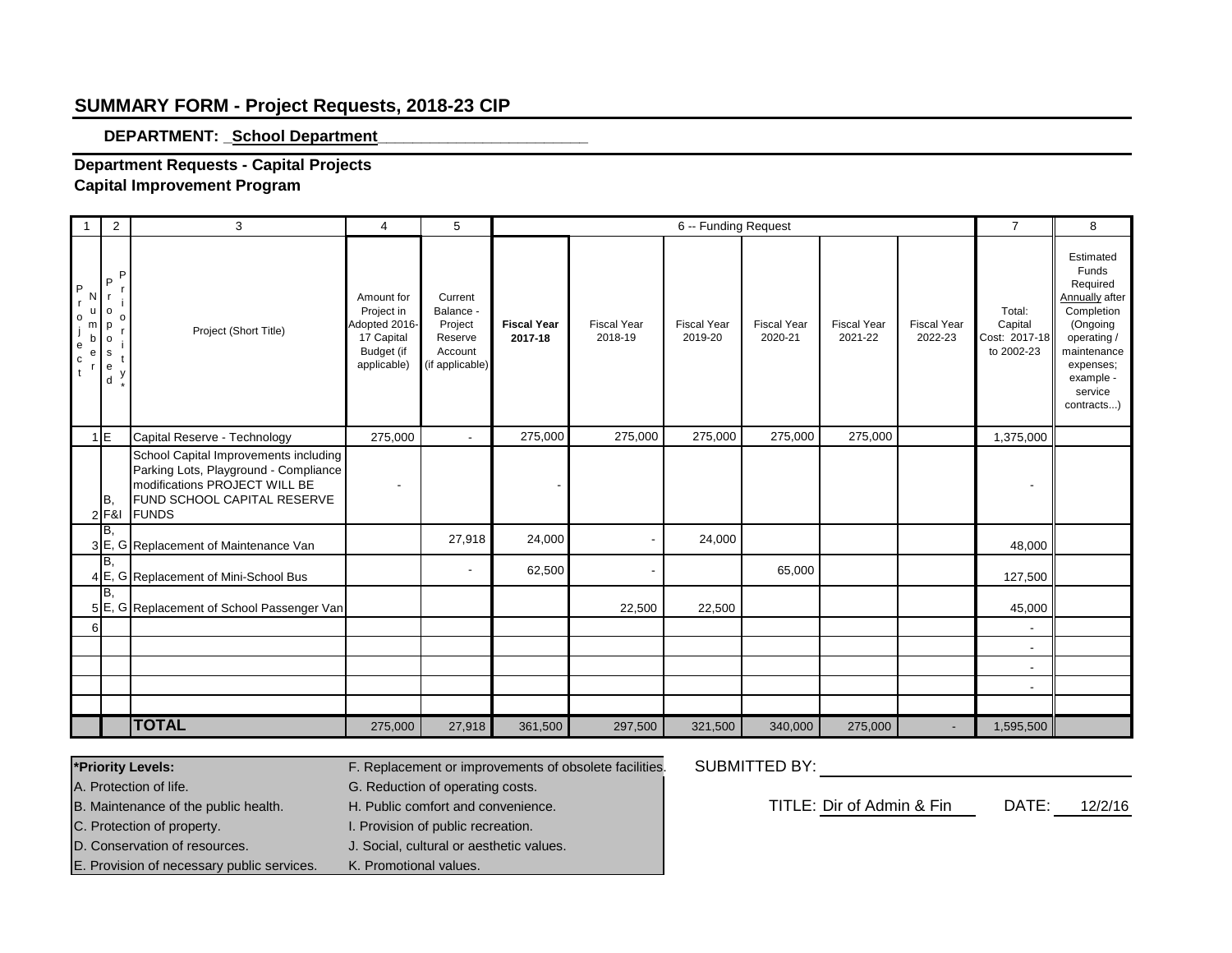|    |                                                                                                                                                                                                         |     | DEPT. PROJECT REQUEST NO. 1                                                                                                                                                                                                      |             |                                                                                                                                                                                                                                                                                                                                                                                         |
|----|---------------------------------------------------------------------------------------------------------------------------------------------------------------------------------------------------------|-----|----------------------------------------------------------------------------------------------------------------------------------------------------------------------------------------------------------------------------------|-------------|-----------------------------------------------------------------------------------------------------------------------------------------------------------------------------------------------------------------------------------------------------------------------------------------------------------------------------------------------------------------------------------------|
|    |                                                                                                                                                                                                         |     |                                                                                                                                                                                                                                  | <b>DATE</b> | 12/2/16                                                                                                                                                                                                                                                                                                                                                                                 |
| 1. | Department: School Department                                                                                                                                                                           |     |                                                                                                                                                                                                                                  |             |                                                                                                                                                                                                                                                                                                                                                                                         |
| 2. | <b>Project or Equipment:</b><br>Capital Reserve - Technology                                                                                                                                            |     |                                                                                                                                                                                                                                  |             |                                                                                                                                                                                                                                                                                                                                                                                         |
|    |                                                                                                                                                                                                         |     |                                                                                                                                                                                                                                  |             |                                                                                                                                                                                                                                                                                                                                                                                         |
| 3. | <b>Description and Purpose of Project:</b><br>(Justification of project will<br>be important factor in determining<br>recommendation for funding)                                                       |     | to 1:1 in grades 4-12. We will continue year 3 of our<br>21st Century learning skills.                                                                                                                                           |             | In FY16 implementation of a 1:1 program began at Barrington<br>High School. Each student received a Chromebook and case.<br>This purchase represents year 2 of a 6 year phased plan to move<br>implementation plan in FY18. To date the new devices have<br>provided student immediate access to information and have<br>fostered increased collaboration to support the development of |
|    | In Comprehensive Plan (Yes/No)?                                                                                                                                                                         |     | Strategy/Action #                                                                                                                                                                                                                |             |                                                                                                                                                                                                                                                                                                                                                                                         |
|    | Refer to Implementation Plan (provided)                                                                                                                                                                 |     |                                                                                                                                                                                                                                  |             |                                                                                                                                                                                                                                                                                                                                                                                         |
| 4. | Status of Plans and Site (Y or N)                                                                                                                                                                       |     | 5. Estimate (\$):                                                                                                                                                                                                                |             |                                                                                                                                                                                                                                                                                                                                                                                         |
|    | Site Secured?                                                                                                                                                                                           | N/A | Land                                                                                                                                                                                                                             |             |                                                                                                                                                                                                                                                                                                                                                                                         |
|    | Preliminary Estimate Completed?                                                                                                                                                                         |     | Construction                                                                                                                                                                                                                     |             |                                                                                                                                                                                                                                                                                                                                                                                         |
|    | Preliminary Plans Completed?                                                                                                                                                                            |     | Equipment                                                                                                                                                                                                                        |             | \$275,000                                                                                                                                                                                                                                                                                                                                                                               |
|    | <b>Detailed Plans Completed?</b>                                                                                                                                                                        |     | Other                                                                                                                                                                                                                            |             |                                                                                                                                                                                                                                                                                                                                                                                         |
|    | Specifications Completed?                                                                                                                                                                               |     | Total                                                                                                                                                                                                                            | \$          | 275,000                                                                                                                                                                                                                                                                                                                                                                                 |
| 6. | <b>Proposed Priority:</b><br>A. Protection of life.<br>B. Maintenance of the public health.<br>C. Protection of property.<br>D. Conservation of resources.<br>E. Provision of necessary public services | X   | F. Replace or improve obsolete facilities.<br>G. Reduction of operating costs.<br>H. Public comfort and convenience.<br>I. Provision of public recreation.<br>J. Social, cultural or aesthetic values.<br>K. Promotional values. |             |                                                                                                                                                                                                                                                                                                                                                                                         |
| 7. | Effect on Annual Budget (\$):                                                                                                                                                                           |     |                                                                                                                                                                                                                                  |             |                                                                                                                                                                                                                                                                                                                                                                                         |
|    | <b>Increase</b><br>Operation<br>N/A<br>Maintenance<br>Revenue<br><b>Total</b><br><b>Explain Effect</b>                                                                                                  |     | <b>Decrease</b><br>Operation<br>Maintenance<br>Revenue<br><b>Total</b><br><b>Explain Effect</b>                                                                                                                                  |             |                                                                                                                                                                                                                                                                                                                                                                                         |
| 8. | <b>Suggested Source of Funds:</b>                                                                                                                                                                       |     |                                                                                                                                                                                                                                  |             |                                                                                                                                                                                                                                                                                                                                                                                         |
| 9. | <b>Comments and Suggestions:</b>                                                                                                                                                                        |     |                                                                                                                                                                                                                                  |             |                                                                                                                                                                                                                                                                                                                                                                                         |
|    |                                                                                                                                                                                                         |     |                                                                                                                                                                                                                                  |             |                                                                                                                                                                                                                                                                                                                                                                                         |

**10: Contact Name:**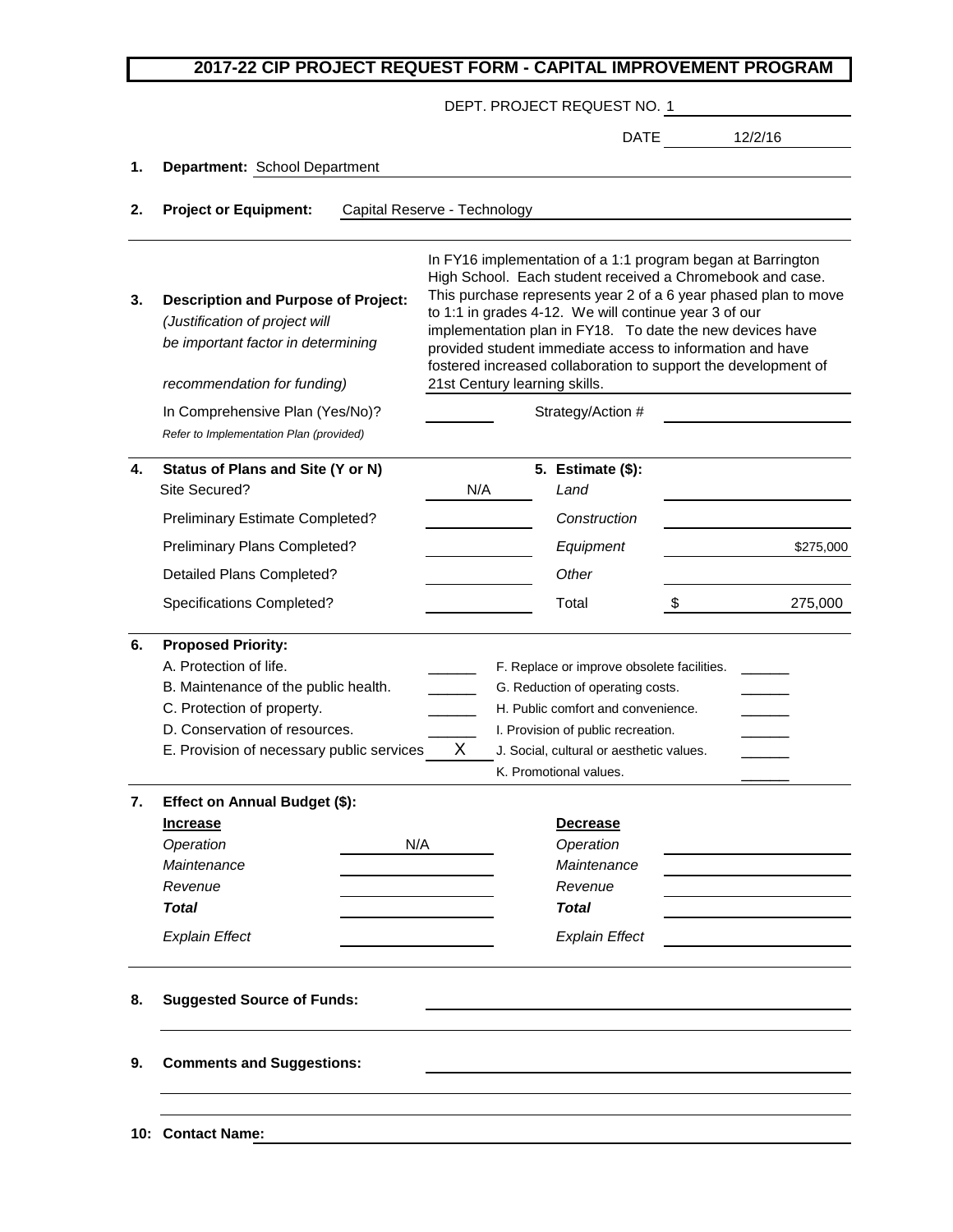DEPT. PROJECT REQUEST NO. 2

DATE 12/2/16

#### **1. Department:** School Department

**2. Project or Equipment:** School Capital Improvements: Including Parking Lot and Playgrounds

| 3. | <b>Description and Purpose of Project:</b>                                                                                                                                  |                                                                                                                                                                                                                                                                                                                                                          |     |  |  |  |  |  |
|----|-----------------------------------------------------------------------------------------------------------------------------------------------------------------------------|----------------------------------------------------------------------------------------------------------------------------------------------------------------------------------------------------------------------------------------------------------------------------------------------------------------------------------------------------------|-----|--|--|--|--|--|
|    | (Justification of project will<br>be important factor in<br>determining<br>recommendation for<br>funding)                                                                   | Ongoing School Improvement plan approved by the RI Dept. of<br>Educ. As a result identified deficiencies and non-compliant<br>conditions at the K-3 schools. These repairs are eligible for 35%<br>State Reimbursement (Housing Aid). Funding for these projects<br>will be completed with the use of School Improvement Capital<br><b>Reserve Funds</b> |     |  |  |  |  |  |
|    | In Comprehensive Plan (Yes/No)?<br>Refer to Implementation Plan (provided)                                                                                                  | Strategy/Action #                                                                                                                                                                                                                                                                                                                                        |     |  |  |  |  |  |
| 4. | Status of Plans and Site (Y or N)<br>Site Secured?                                                                                                                          | 5. Estimate (\$):<br>Land                                                                                                                                                                                                                                                                                                                                |     |  |  |  |  |  |
|    | Preliminary Estimate Completed?                                                                                                                                             | Construction                                                                                                                                                                                                                                                                                                                                             |     |  |  |  |  |  |
|    | Preliminary Plans Completed?                                                                                                                                                | Equipment                                                                                                                                                                                                                                                                                                                                                | \$0 |  |  |  |  |  |
|    | <b>Detailed Plans Completed?</b>                                                                                                                                            | Other                                                                                                                                                                                                                                                                                                                                                    |     |  |  |  |  |  |
|    | Specifications Completed?                                                                                                                                                   | Total<br>\$                                                                                                                                                                                                                                                                                                                                              |     |  |  |  |  |  |
|    | A. Protection of life.<br>B. Maintenance of the public health.<br>C. Protection of property.<br>D. Conservation of resources.<br>E. Provision of necessary public services. | F. Replace or improve obsolete facilities. X<br>Χ<br>G. Reduction of operating costs.<br>X<br>H. Public comfort and convenience.<br>I. Provision of public recreation.<br>X<br>J. Social, cultural or aesthetic values.<br>K. Promotional values.                                                                                                        | X   |  |  |  |  |  |
| 7. | Effect on Annual Budget (\$):                                                                                                                                               |                                                                                                                                                                                                                                                                                                                                                          |     |  |  |  |  |  |
|    | <b>Increase</b>                                                                                                                                                             | <b>Decrease</b>                                                                                                                                                                                                                                                                                                                                          |     |  |  |  |  |  |
|    | Operation                                                                                                                                                                   | Operation                                                                                                                                                                                                                                                                                                                                                |     |  |  |  |  |  |
|    | Maintenance                                                                                                                                                                 | Maintenance<br>Revenue                                                                                                                                                                                                                                                                                                                                   |     |  |  |  |  |  |
|    | Revenue<br><b>Total</b>                                                                                                                                                     | <b>Total</b>                                                                                                                                                                                                                                                                                                                                             |     |  |  |  |  |  |
|    | <b>Explain Effect</b>                                                                                                                                                       | <b>Explain Effect</b>                                                                                                                                                                                                                                                                                                                                    |     |  |  |  |  |  |
| 8. | <b>Suggested Source of Funds:</b>                                                                                                                                           |                                                                                                                                                                                                                                                                                                                                                          |     |  |  |  |  |  |
| 9. | <b>Comments and Suggestions:</b>                                                                                                                                            |                                                                                                                                                                                                                                                                                                                                                          |     |  |  |  |  |  |
|    |                                                                                                                                                                             |                                                                                                                                                                                                                                                                                                                                                          |     |  |  |  |  |  |
|    | 10: Contact Name:                                                                                                                                                           |                                                                                                                                                                                                                                                                                                                                                          |     |  |  |  |  |  |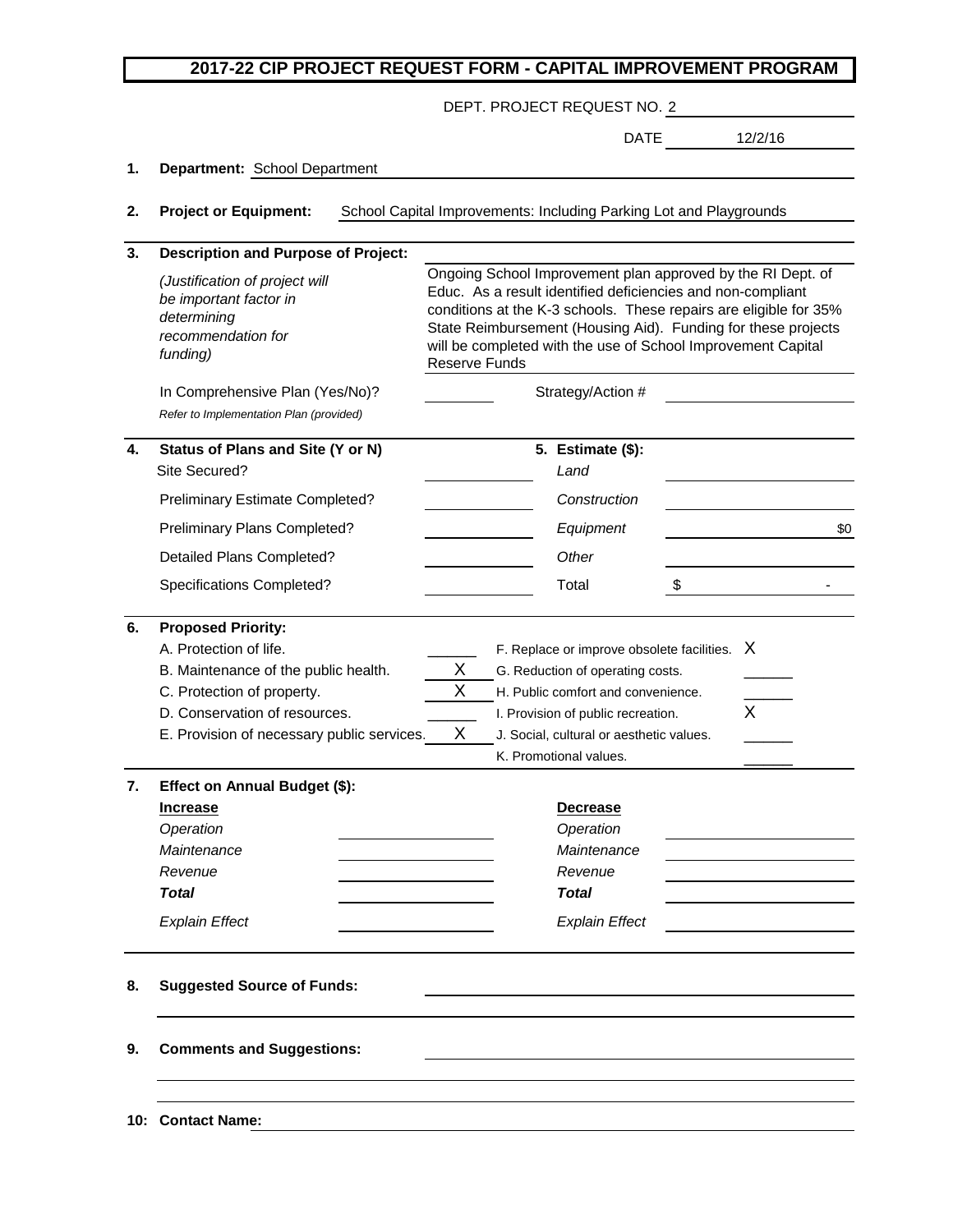| <b>DATE</b><br>12/2/16<br>Department: School Department<br>1.<br><b>Project or Equipment:</b><br>2.<br>Maintenance Vans<br><b>Description and Purpose of Project:</b><br>3.<br>In FY17 we are scheduled to replace 2007 maintenance van and<br>in FY18 a 2008. Funding is necessary to ensure the safety and<br>continuation of maintenance facilities. This proposed vehicle has<br>reached it's useful life.<br>(Justification of project will<br>be important factor in determining<br>recommendation for funding)<br>In Comprehensive Plan (Yes/No)?<br>Strategy/Action #<br>Refer to Implementation Plan (provided)<br>5. Estimate (\$):<br>Status of Plans and Site (Y or N)<br>4.<br>Site Secured?<br>N/A<br>Land<br>Construction<br>Preliminary Estimate Completed?<br>Preliminary Plans Completed?<br>Equipment<br>Detailed Plans Completed?<br>Other<br>Specifications Completed?<br>Total<br>\$<br><b>Proposed Priority:</b><br>6.<br>A. Protection of life.<br>F. Replace or improve obsolete facilities.<br>X<br>X<br>B. Maintenance of the public health.<br>G. Reduction of operating costs.<br>C. Protection of property.<br>H. Public comfort and convenience.<br>D. Conservation of resources.<br>I. Provision of public recreation.<br>E. Provision of necessary public services X<br>J. Social, cultural or aesthetic values.<br>K. Promotional values.<br>Effect on Annual Budget (\$):<br>7.<br><b>Increase</b><br><b>Decrease</b><br>Operation<br>Operation<br>Maintenance<br>Maintenance<br>Revenue<br>Revenue<br><b>Total</b><br><b>Total</b><br><b>Explain Effect</b><br><b>Explain Effect</b><br><b>Suggested Source of Funds:</b><br>8.<br><b>Comments and Suggestions:</b><br>9. |  |  | DEPT. PROJECT REQUEST NO. 3 |  |          |
|---------------------------------------------------------------------------------------------------------------------------------------------------------------------------------------------------------------------------------------------------------------------------------------------------------------------------------------------------------------------------------------------------------------------------------------------------------------------------------------------------------------------------------------------------------------------------------------------------------------------------------------------------------------------------------------------------------------------------------------------------------------------------------------------------------------------------------------------------------------------------------------------------------------------------------------------------------------------------------------------------------------------------------------------------------------------------------------------------------------------------------------------------------------------------------------------------------------------------------------------------------------------------------------------------------------------------------------------------------------------------------------------------------------------------------------------------------------------------------------------------------------------------------------------------------------------------------------------------------------------------------------------------------------------------------------------------------------|--|--|-----------------------------|--|----------|
|                                                                                                                                                                                                                                                                                                                                                                                                                                                                                                                                                                                                                                                                                                                                                                                                                                                                                                                                                                                                                                                                                                                                                                                                                                                                                                                                                                                                                                                                                                                                                                                                                                                                                                               |  |  |                             |  |          |
|                                                                                                                                                                                                                                                                                                                                                                                                                                                                                                                                                                                                                                                                                                                                                                                                                                                                                                                                                                                                                                                                                                                                                                                                                                                                                                                                                                                                                                                                                                                                                                                                                                                                                                               |  |  |                             |  |          |
|                                                                                                                                                                                                                                                                                                                                                                                                                                                                                                                                                                                                                                                                                                                                                                                                                                                                                                                                                                                                                                                                                                                                                                                                                                                                                                                                                                                                                                                                                                                                                                                                                                                                                                               |  |  |                             |  |          |
|                                                                                                                                                                                                                                                                                                                                                                                                                                                                                                                                                                                                                                                                                                                                                                                                                                                                                                                                                                                                                                                                                                                                                                                                                                                                                                                                                                                                                                                                                                                                                                                                                                                                                                               |  |  |                             |  |          |
|                                                                                                                                                                                                                                                                                                                                                                                                                                                                                                                                                                                                                                                                                                                                                                                                                                                                                                                                                                                                                                                                                                                                                                                                                                                                                                                                                                                                                                                                                                                                                                                                                                                                                                               |  |  |                             |  |          |
|                                                                                                                                                                                                                                                                                                                                                                                                                                                                                                                                                                                                                                                                                                                                                                                                                                                                                                                                                                                                                                                                                                                                                                                                                                                                                                                                                                                                                                                                                                                                                                                                                                                                                                               |  |  |                             |  |          |
|                                                                                                                                                                                                                                                                                                                                                                                                                                                                                                                                                                                                                                                                                                                                                                                                                                                                                                                                                                                                                                                                                                                                                                                                                                                                                                                                                                                                                                                                                                                                                                                                                                                                                                               |  |  |                             |  | \$48,000 |
|                                                                                                                                                                                                                                                                                                                                                                                                                                                                                                                                                                                                                                                                                                                                                                                                                                                                                                                                                                                                                                                                                                                                                                                                                                                                                                                                                                                                                                                                                                                                                                                                                                                                                                               |  |  |                             |  | 48,000   |
|                                                                                                                                                                                                                                                                                                                                                                                                                                                                                                                                                                                                                                                                                                                                                                                                                                                                                                                                                                                                                                                                                                                                                                                                                                                                                                                                                                                                                                                                                                                                                                                                                                                                                                               |  |  |                             |  |          |
|                                                                                                                                                                                                                                                                                                                                                                                                                                                                                                                                                                                                                                                                                                                                                                                                                                                                                                                                                                                                                                                                                                                                                                                                                                                                                                                                                                                                                                                                                                                                                                                                                                                                                                               |  |  |                             |  |          |
|                                                                                                                                                                                                                                                                                                                                                                                                                                                                                                                                                                                                                                                                                                                                                                                                                                                                                                                                                                                                                                                                                                                                                                                                                                                                                                                                                                                                                                                                                                                                                                                                                                                                                                               |  |  |                             |  |          |
|                                                                                                                                                                                                                                                                                                                                                                                                                                                                                                                                                                                                                                                                                                                                                                                                                                                                                                                                                                                                                                                                                                                                                                                                                                                                                                                                                                                                                                                                                                                                                                                                                                                                                                               |  |  |                             |  |          |
|                                                                                                                                                                                                                                                                                                                                                                                                                                                                                                                                                                                                                                                                                                                                                                                                                                                                                                                                                                                                                                                                                                                                                                                                                                                                                                                                                                                                                                                                                                                                                                                                                                                                                                               |  |  |                             |  |          |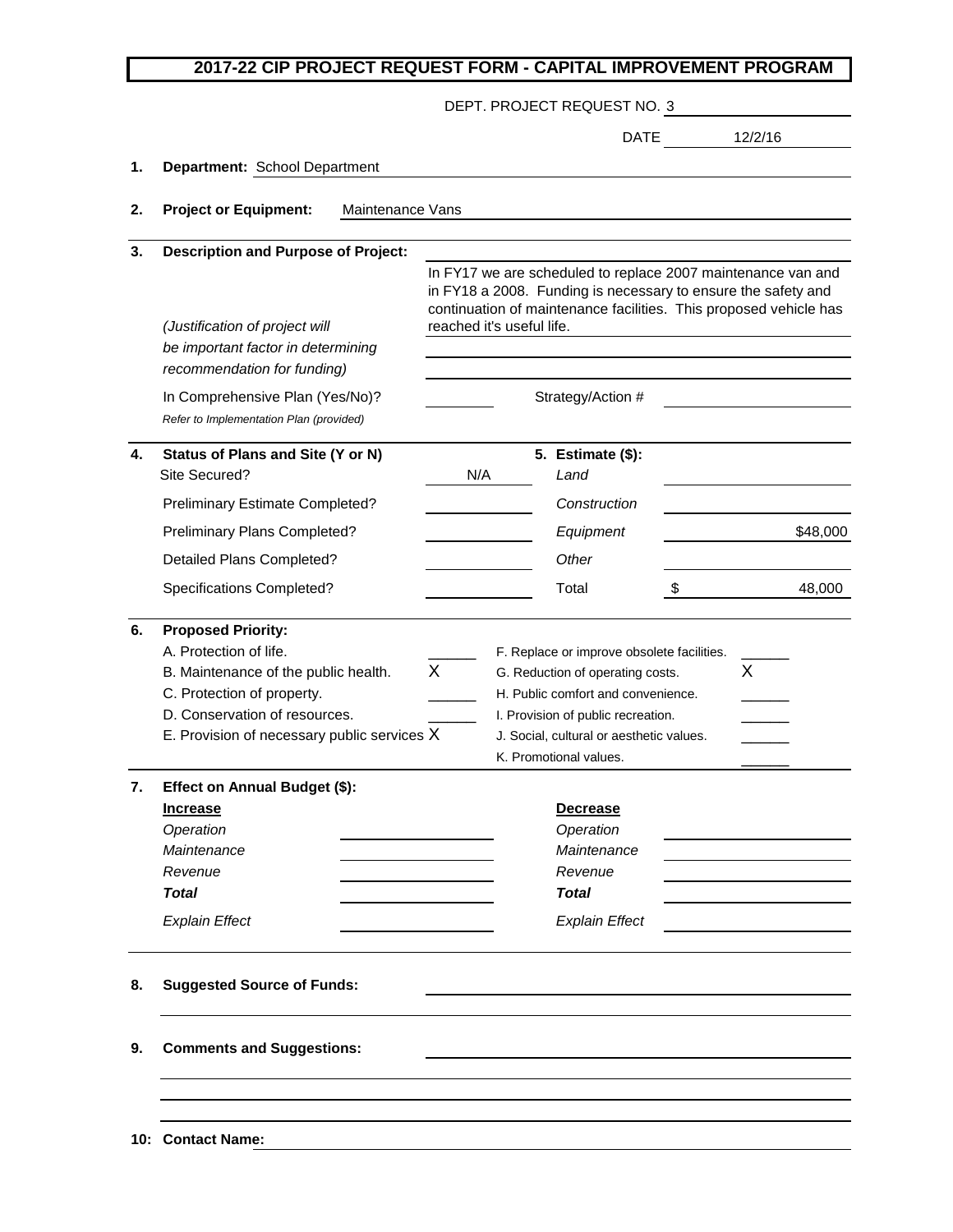DEPT. PROJECT REQUEST NO. <u>4</u>

|    |                                                                                                                                                                               |                                | <b>DATE</b>                                                                                                                                                                                                                      | 12/2/16                                                        |
|----|-------------------------------------------------------------------------------------------------------------------------------------------------------------------------------|--------------------------------|----------------------------------------------------------------------------------------------------------------------------------------------------------------------------------------------------------------------------------|----------------------------------------------------------------|
| 1. | Department: School Department                                                                                                                                                 |                                |                                                                                                                                                                                                                                  |                                                                |
| 2. | <b>Project or Equipment:</b>                                                                                                                                                  | Replacement of Mini-School Bus |                                                                                                                                                                                                                                  |                                                                |
|    |                                                                                                                                                                               |                                |                                                                                                                                                                                                                                  |                                                                |
| 3. | <b>Description and Purpose of Project:</b><br>(Justification of project will<br>be important factor in determining<br>recommendation for funding)                             |                                | in FY21 a 2006 mini bus. These buses are used to transport<br>Barrington students to/from in-district schools                                                                                                                    | In FY19 we are scheduled to replacement of a 2005 mini bus and |
|    | In Comprehensive Plan (Yes/No)?<br>Refer to Implementation Plan (provided)                                                                                                    |                                | Strategy/Action #                                                                                                                                                                                                                |                                                                |
| 4. | Status of Plans and Site (Y or N)<br>Site Secured?                                                                                                                            | N/A                            | 5. Estimate (\$):<br>Land                                                                                                                                                                                                        |                                                                |
|    | Preliminary Estimate Completed?                                                                                                                                               |                                | Construction                                                                                                                                                                                                                     |                                                                |
|    | Preliminary Plans Completed?                                                                                                                                                  |                                | Equipment                                                                                                                                                                                                                        | \$127,500                                                      |
|    | Detailed Plans Completed?                                                                                                                                                     |                                | Other                                                                                                                                                                                                                            |                                                                |
|    | Specifications Completed?                                                                                                                                                     |                                | \$<br>Total                                                                                                                                                                                                                      | 127,500                                                        |
|    | A. Protection of life.<br>B. Maintenance of the public health.<br>C. Protection of property.<br>D. Conservation of resources.<br>E. Provision of necessary public services. X | X                              | F. Replace or improve obsolete facilities.<br>G. Reduction of operating costs.<br>H. Public comfort and convenience.<br>I. Provision of public recreation.<br>J. Social, cultural or aesthetic values.<br>K. Promotional values. | _____                                                          |
| 7. | Effect on Annual Budget (\$):<br><b>Increase</b><br>Operation<br>Maintenance<br>Revenue<br><b>Total</b><br><b>Explain Effect</b>                                              |                                | <b>Decrease</b><br>Operation<br>Maintenance<br>Revenue<br><b>Total</b><br><b>Explain Effect</b>                                                                                                                                  |                                                                |
| 8. | <b>Suggested Source of Funds:</b>                                                                                                                                             |                                |                                                                                                                                                                                                                                  |                                                                |
| 9. | <b>Comments and Suggestions:</b>                                                                                                                                              |                                |                                                                                                                                                                                                                                  |                                                                |
|    |                                                                                                                                                                               |                                |                                                                                                                                                                                                                                  |                                                                |
|    |                                                                                                                                                                               |                                |                                                                                                                                                                                                                                  |                                                                |
|    | 10: Contact Name:                                                                                                                                                             |                                |                                                                                                                                                                                                                                  |                                                                |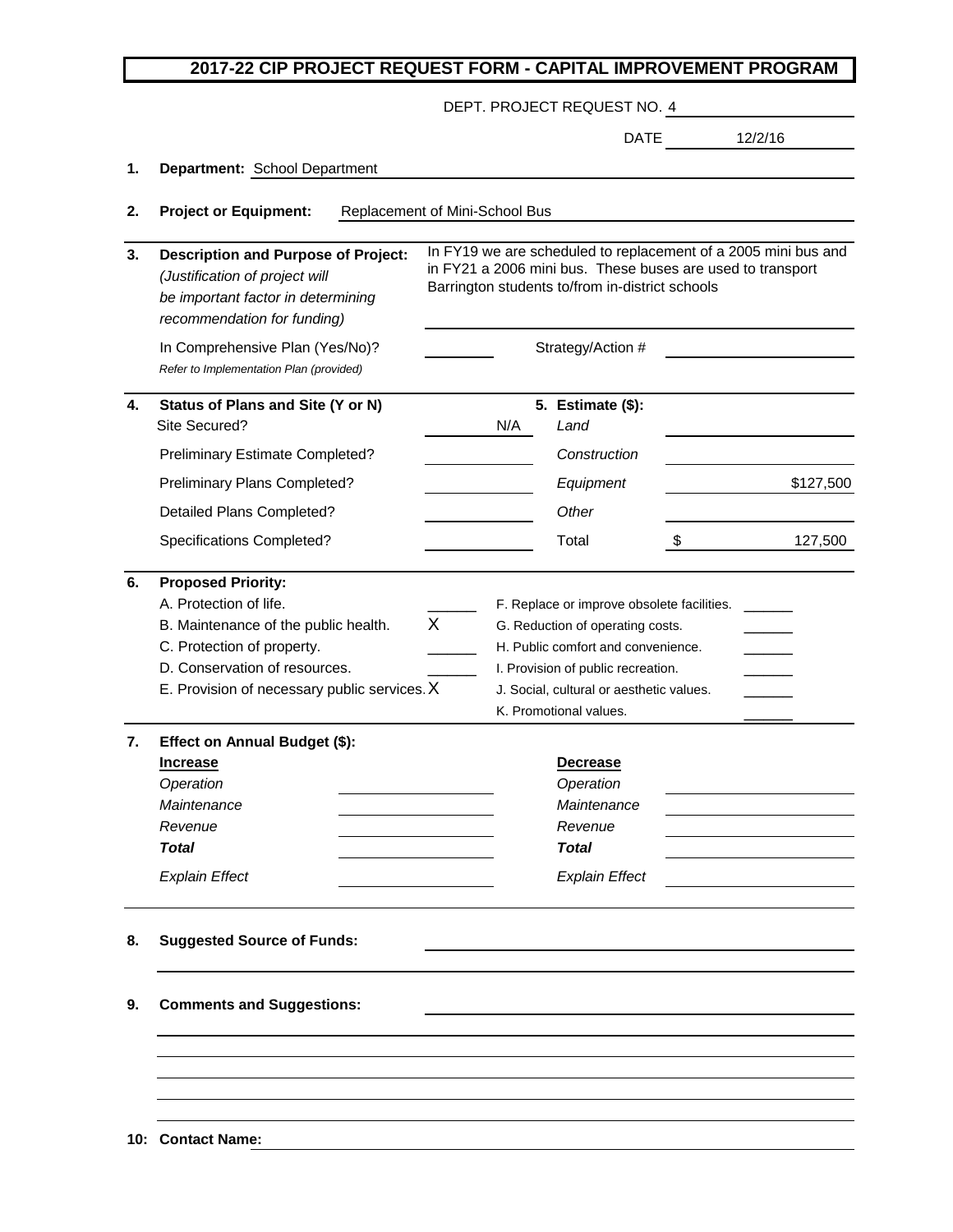|          | 2017-22 CIP PROJECT REQUEST FORM - CAPITAL IMPROVEMENT PROGRAM                                                                                                                                             |   |                                                                                                                                                                                                                                      |                                                                                                                                                                                                                                  |    |          |  |  |
|----------|------------------------------------------------------------------------------------------------------------------------------------------------------------------------------------------------------------|---|--------------------------------------------------------------------------------------------------------------------------------------------------------------------------------------------------------------------------------------|----------------------------------------------------------------------------------------------------------------------------------------------------------------------------------------------------------------------------------|----|----------|--|--|
|          |                                                                                                                                                                                                            |   |                                                                                                                                                                                                                                      | DEPT. PROJECT REQUEST NO. 5                                                                                                                                                                                                      |    |          |  |  |
|          |                                                                                                                                                                                                            |   |                                                                                                                                                                                                                                      | DATE                                                                                                                                                                                                                             |    | 12/2/16  |  |  |
| 1.       | Department: School Department                                                                                                                                                                              |   |                                                                                                                                                                                                                                      |                                                                                                                                                                                                                                  |    |          |  |  |
|          |                                                                                                                                                                                                            |   |                                                                                                                                                                                                                                      |                                                                                                                                                                                                                                  |    |          |  |  |
| 2.       | <b>Project or Equipment:</b><br>Replacement of School Passenger Van                                                                                                                                        |   |                                                                                                                                                                                                                                      |                                                                                                                                                                                                                                  |    |          |  |  |
| 3.       | <b>Description and Purpose of Project:</b><br>(Justification of project will<br>be important factor in determining<br>recommendation for funding)                                                          |   | In FY20 we are scheduled to replacement of a 2001 mini van bus.<br>This bus is used to transport Barrington students to/from district<br>extra and co-curriculum activities. The current van was donated to<br>BPS from PAL program. |                                                                                                                                                                                                                                  |    |          |  |  |
|          | In Comprehensive Plan (Yes/No)?                                                                                                                                                                            |   |                                                                                                                                                                                                                                      | Strategy/Action #                                                                                                                                                                                                                |    |          |  |  |
|          | Refer to Implementation Plan (provided)                                                                                                                                                                    |   |                                                                                                                                                                                                                                      |                                                                                                                                                                                                                                  |    |          |  |  |
| 4.       | Status of Plans and Site (Y or N)<br>Site Secured?                                                                                                                                                         |   | N/A                                                                                                                                                                                                                                  | 5. Estimate (\$):<br>Land                                                                                                                                                                                                        |    |          |  |  |
|          | Preliminary Estimate Completed?                                                                                                                                                                            |   |                                                                                                                                                                                                                                      | Construction                                                                                                                                                                                                                     |    |          |  |  |
|          | Preliminary Plans Completed?                                                                                                                                                                               |   |                                                                                                                                                                                                                                      | Equipment                                                                                                                                                                                                                        |    | \$45,000 |  |  |
|          | Detailed Plans Completed?                                                                                                                                                                                  |   |                                                                                                                                                                                                                                      | Other                                                                                                                                                                                                                            |    |          |  |  |
|          | Specifications Completed?                                                                                                                                                                                  |   |                                                                                                                                                                                                                                      | Total                                                                                                                                                                                                                            | \$ | 45,000   |  |  |
| 6.       | <b>Proposed Priority:</b><br>A. Protection of life.<br>B. Maintenance of the public health.<br>C. Protection of property.<br>D. Conservation of resources.<br>E. Provision of necessary public services. X | X |                                                                                                                                                                                                                                      | F. Replace or improve obsolete facilities.<br>G. Reduction of operating costs.<br>H. Public comfort and convenience.<br>I. Provision of public recreation.<br>J. Social, cultural or aesthetic values.<br>K. Promotional values. |    |          |  |  |
| 7.       | Effect on Annual Budget (\$):<br><b>Increase</b><br>Operation<br>Maintenance<br>Revenue<br><b>Total</b><br><b>Explain Effect</b>                                                                           |   |                                                                                                                                                                                                                                      | <b>Decrease</b><br>Operation<br>Maintenance<br>Revenue<br><b>Total</b><br><b>Explain Effect</b>                                                                                                                                  |    |          |  |  |
| 8.<br>9. | <b>Suggested Source of Funds:</b><br><b>Comments and Suggestions:</b>                                                                                                                                      |   |                                                                                                                                                                                                                                      |                                                                                                                                                                                                                                  |    |          |  |  |
|          |                                                                                                                                                                                                            |   |                                                                                                                                                                                                                                      |                                                                                                                                                                                                                                  |    |          |  |  |

|  | 10: Contact Name: |  |
|--|-------------------|--|
|--|-------------------|--|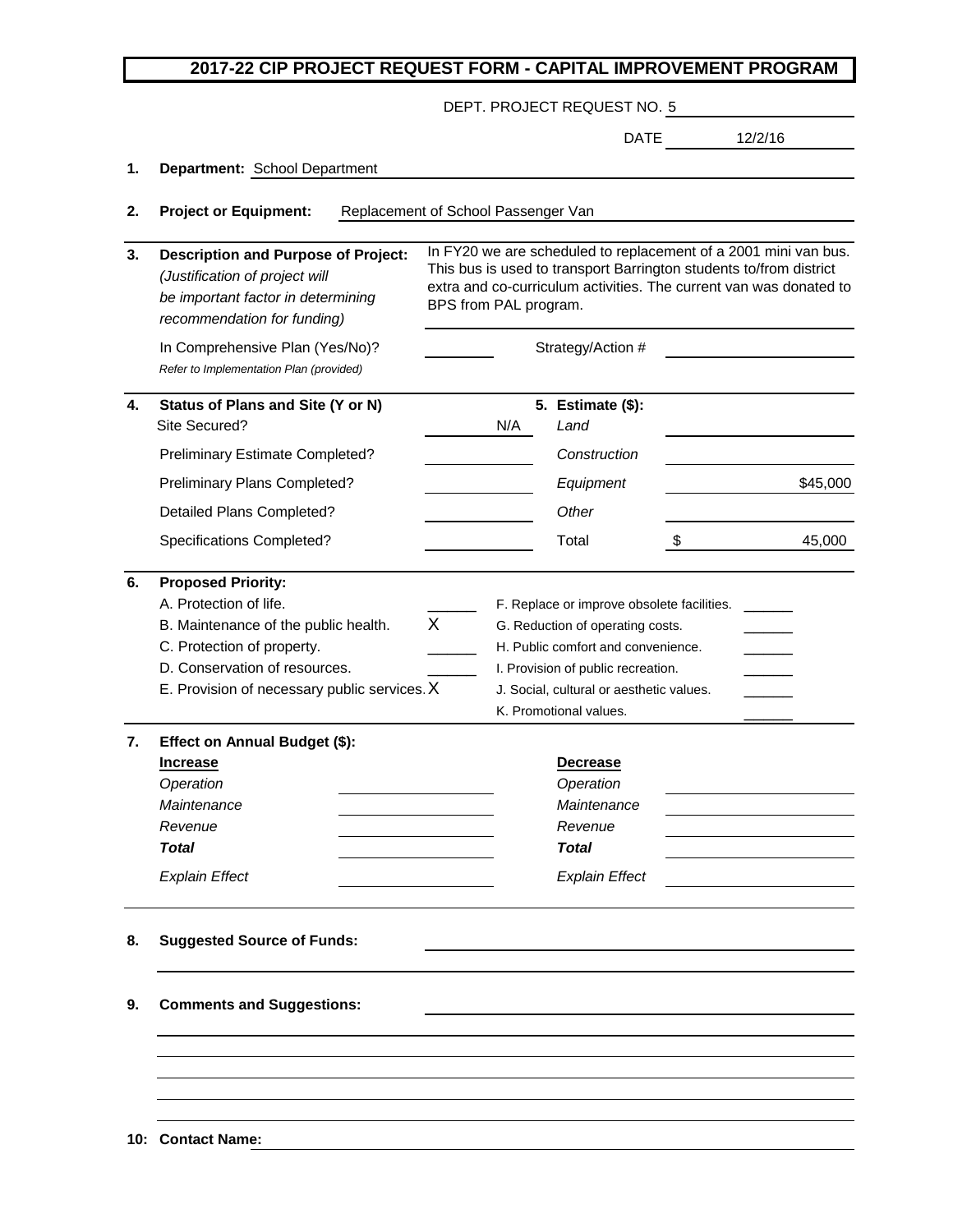# **Barrington Public Schools Technology Capital Plan**

# **Road to 1:1 - Implementation for Grades 6-12 FY17, 1:1 Ratio 4-5 FY18, Continuous K-3 Ratio improvement**

#### Yr = Year in service

FY18 new purchases based on current enrollment. FY18-beyond new purchases based on enrollment projections.

| <b>Grad Yr</b>                                                       | <b>FY18</b>                         | Yr                      | <b>FY19</b>    | Yr                      | <b>FY20</b> | Yr               | <b>FY21</b> | Yr |                |
|----------------------------------------------------------------------|-------------------------------------|-------------------------|----------------|-------------------------|-------------|------------------|-------------|----|----------------|
| 2017                                                                 |                                     |                         |                |                         |             |                  |             |    |                |
| 2018                                                                 | 293                                 | $\overline{\mathbf{3}}$ |                |                         |             |                  |             |    |                |
| 2019                                                                 | 260                                 | 3                       | 262            | $\overline{\mathbf{a}}$ |             |                  |             |    |                |
| 2020                                                                 | 305                                 | $\overline{2}$          | 303            | 3                       | 303         | $\boldsymbol{4}$ |             |    | <b>FY21</b>    |
| 2021                                                                 | 280                                 | $\mathbf{1}$            | 282            | $\overline{2}$          | 282         | 3                | 282         |    | 4 Grade 12     |
| 2022                                                                 | 253                                 | $\overline{\mathbf{4}}$ | 263            | $\mathbf{1}$            | 263         | $\overline{2}$   | 263         |    | 3 Grade 11     |
| 2023                                                                 | 261                                 | $\overline{2}$          | 256            | 3                       | 262         | $\mathbf{1}$     | 262         |    | 2 Grade 10     |
| 2024                                                                 | 272                                 | $\mathbf{1}$            | 271            | $\overline{2}$          | 271         | 3                | 274         |    | 1 Grade 9      |
| 2025                                                                 | 30(2), 80(3)                        |                         | 263            | $\mathbf{1}$            | 263         | $\overline{2}$   | 263         |    | 3 Grade 8      |
| 2026                                                                 | 70 (4)                              |                         | 30 (3), 80 (4) |                         | 235         | $\mathbf{1}$     | 235         |    | 2 Grade 7      |
| 2027                                                                 | 30(1)                               |                         |                |                         |             |                  | 244         |    | 1 Grade 6      |
| 2028                                                                 | 30(2)                               |                         | 30(1)          |                         |             |                  |             |    | Grade 5        |
| 2029                                                                 | 30(4)                               |                         | 30(2)          |                         | 30(1)       |                  |             |    | Grade 4        |
| 2030                                                                 |                                     |                         | 30(3)          |                         | 30(2)       |                  | 30(1)       |    | Grade 3        |
| 2031                                                                 |                                     |                         |                |                         | 30(3)       |                  | 30(2)       |    | Grade 2        |
| 2032                                                                 |                                     |                         |                |                         | 30(4)       |                  | 30(3)       |    | Grade 1        |
| 2033                                                                 |                                     |                         |                |                         |             |                  | 30(4)       |    | <b>Grade K</b> |
| Devices for Reallocation                                             | 256(3)                              |                         | 294(4)         |                         | 257(4)      |                  | 260(4)      |    |                |
|                                                                      | 280(3)                              |                         | 258(4)         |                         |             |                  |             |    |                |
| 4-5 Projected enrollment (22 Classrooms)                             | 499                                 |                         | 474            |                         | 480         |                  | 480         |    |                |
| <b>New Purchases</b>                                                 |                                     |                         |                |                         |             |                  |             |    |                |
| BHS/BMS 1to1 Devices *                                               | 607                                 |                         | 578            |                         | 547         |                  | 570         |    |                |
| <b>HMS Devices</b>                                                   | 0                                   |                         | 0              |                         | 223         |                  | 0           |    |                |
| K-3 Devices                                                          | 90                                  |                         | 90             |                         | 90          |                  | 90          |    |                |
| <b>Special Purpose</b>                                               | 25                                  |                         | 25             |                         | 25          |                  | 25          |    |                |
|                                                                      | 722                                 |                         | 693            |                         | 885         |                  | 685         |    |                |
| * Includes 10%+(-) self insured for out of warranty devices          |                                     |                         |                |                         |             |                  |             |    |                |
| <b>Storage solutions</b>                                             | 15                                  |                         | 3              |                         | 0           |                  | 0           |    |                |
|                                                                      |                                     |                         |                |                         |             |                  |             |    |                |
| <b>Staff / Support Systems (In Planning)</b><br>75<br>75<br>75<br>75 |                                     |                         |                |                         |             |                  |             |    |                |
|                                                                      | Server (Infrastructure) Replacement |                         |                |                         |             |                  |             |    |                |
|                                                                      | <b>FY18</b>                         |                         | <b>FY19</b>    |                         | <b>FY20</b> |                  | <b>FY21</b> |    |                |
|                                                                      | BHS-ESX3                            |                         | Nay-ESX1       |                         | BMS-EXS1    |                  |             |    |                |

BHS-ESX4 Sow-ESX1 Prim-ESX1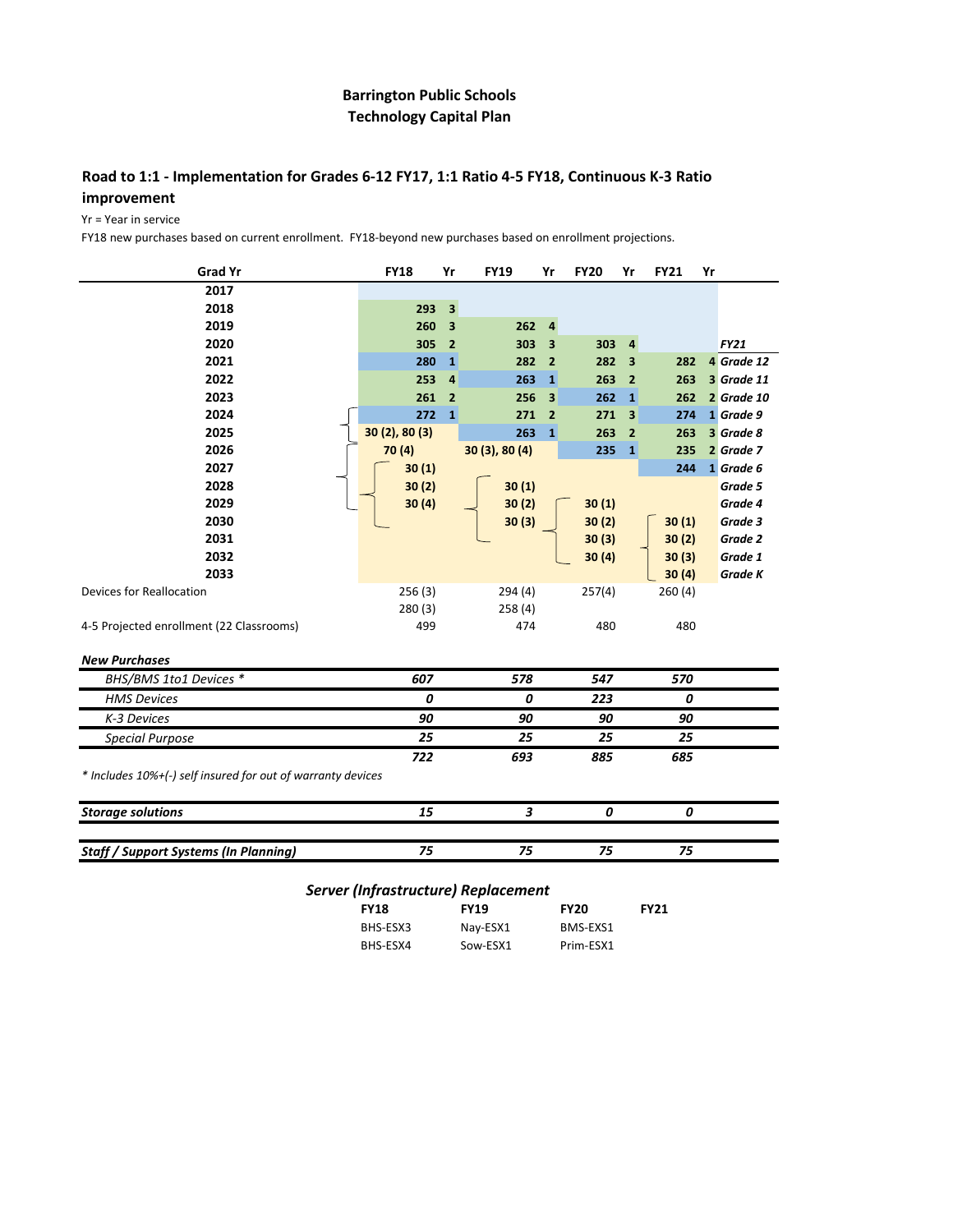# Barrington Public Schools Vehicle Replacement Schedule Special Education Transportation FY2016-2017

| <b>Current Fiscal Year</b>    | 2017                            |                                  |                                  |                                 |
|-------------------------------|---------------------------------|----------------------------------|----------------------------------|---------------------------------|
| Reg#<br>Year<br>Make<br>Model | 1034<br>2005<br>Chev<br>27 pass | 3420<br>2006<br>Chev.<br>16 pass | 7115<br>2010<br>Chev.<br>24 Pass | 4927<br>2011<br>Chev<br>24 Pass |
|                               |                                 | 1WC                              | 1 WC                             | 1 WC                            |
| In Service                    | 2005                            | 2006                             | 2010                             | 2012                            |
| <b>Replacement Year</b>       | 2012                            | 2013                             | 2017                             | 2019                            |
| 7/98-6/99                     |                                 |                                  |                                  |                                 |
| 7/99-6/00                     |                                 |                                  |                                  |                                 |
| 7/00-6/01                     |                                 |                                  |                                  |                                 |
| 7/01-6/02                     |                                 |                                  |                                  |                                 |
| 7/02-6/03                     |                                 |                                  |                                  |                                 |
| 7/03-6/04                     |                                 |                                  |                                  |                                 |
| 7/04-6/05                     | 4,590                           |                                  |                                  |                                 |
| 7/05-6/06<br>7/06-6/07        | 17,430                          | 5,375                            |                                  |                                 |
| $7/07 - 6/08$                 | 17,883<br>19,854                | 24,623<br>22,047                 |                                  |                                 |
| $7/08 - 6/09$                 | 34,150                          | 21,497                           |                                  |                                 |
| $7/09 - 6/10$                 | 15,157                          | 21,493                           |                                  |                                 |
| $7/10 - 6/11$                 | 1,335                           | 8,767                            | 22,755                           |                                 |
| $7/11 - 6/12$                 | 1,738                           | 10,614                           | 19,385                           | 1,235                           |
| $7/12 - 6/13$                 | 2,276                           | 3,752                            | 17,950                           | 26,220                          |
| $7/13 - 6/14$                 | 2,041                           | 2,456                            | 14,979                           | 16,442                          |
| $7/14 - 6/15$                 | 2,969                           | 2,190                            | 16,520                           | 18,523                          |
| $7/15 - 6/16$                 | 3,134                           | 2,854                            | 16,302                           | 17,525                          |
| $7/16 - 9/16$                 | 175                             | 351                              | 2,617                            | 3,916                           |
| <b>Current Miles</b>          | 122,732                         | 126,019                          | 110,508                          | 83,861                          |
| <b>Average Miles</b>          | 9,441                           | 10,502                           | 13,814                           | 11,980                          |
| est miles at replacement      | 75,527                          | 84,013                           | 110,508                          | 107,821                         |

11/25/2016